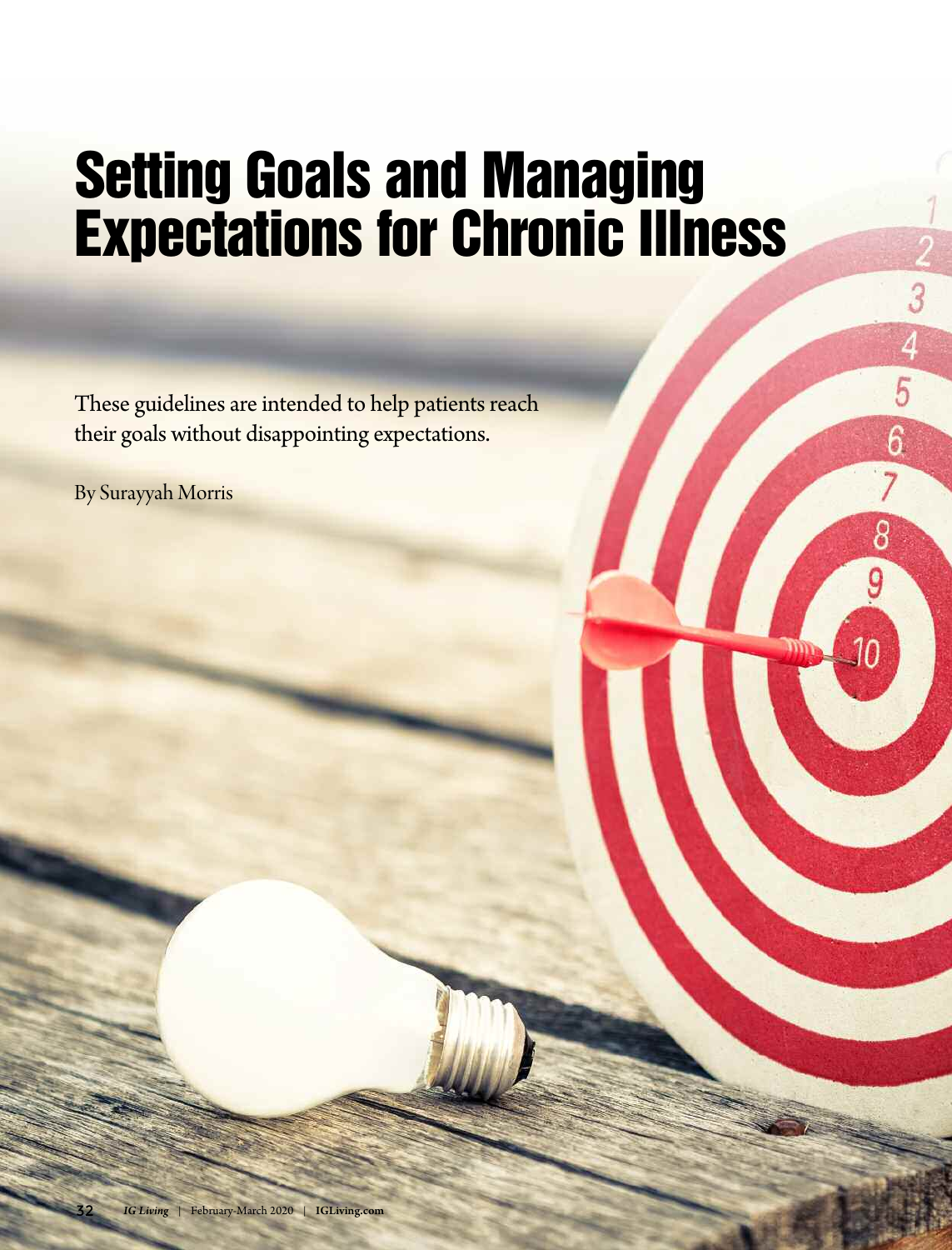**CHRONIC ILLNESS IS** like tug-of-war, walking a tightrope blindfolded and treading water in the middle of the Atlantic during hurricane season. Every move you make may have a different result each time. Consistency is a luxury. Your body and mind are fragile, and you want to keep them in the best condition possible. The goal is to prevent a vicious cycle of taking two steps forward and 10 steps back. Sometimes, to your surprise, you'll take two steps forward and then sprint to the finish line unscathed.

Setting goals is a great way to manage daily activities that affect physical and mental health and life in general. When you have a chronic illness, having defined goals gives you something to work toward while allowing you to reflect on what does and doesn't work for managing your condition. Following is some goal-setting guidance.

### **Goals Should Be SMART**

A starting point for setting goals is to use the acronym SMART, which stands for specific, measurable, attainable, realistic and time-based.

*Specific:* If you can answer the five W's (who, what, when, where, why), you're off to a great start. Be as detailed as possible when outlining the plan you want to accomplish.

*Measurable:* This is where the "H" comes in. How much? How little? How do you know when you've reached the desired outcome? You'll want a way to quantify your progress.

*Attainable:* In what ways will you be able to work toward this goal? Are there any tools or people to help you?

*Realistic:* Anything is possible, but is your goal really something you can accomplish with the resources available to you?

*Time-based:* What is a reasonable length of time to achieve your goal? Organize short-term and long-term goals into days, weeks and months if necessary.

### **Goals Should Be Intentional**

Be sure to consider how you will accomplish your goals. For instance, if you want to show your doctor you are serious about adjusting your treatment, present him or her with new research data. If you want to hang out with friends more often, reach out to them first. If you want to decrease the amount of exposure to infections, be proactive in maintaining a clean and safe environment. Ensure you start with small goals, and work your way to more challenging ones. Also, consider starting with only one goal, because having too many easily becomes overwhelming.

### **Tackling Expectations**

After you've developed your SMART goals, it's time to manage your expectations. Setting expectations too high can lead to disappointment if the goals aren't reached. On the other hand, setting expectations too low creates a negative mindset with hopes that the outcome is better than expected, leading to further disappointment if the outcome is unfavorable. Sometimes, the fear of exhaustion, pain and sickness prevents us from doing anything at all. Yet, even with a chronic illness, something is better than nothing. In either instance, it is important to keep things in perspective.

The following are a few tips to encourage good results when setting goals and managing expectations.

*Start low and go slow.* Moderation is key. Take baby steps. There is nothing worse than getting overexcited to do something and, soon after beginning, you crash. Ease into the activity you are working toward. If you need to get moving, start walking in five-minute increments to build up stamina. If gravity isn't your friend, water aerobics is a wonderful alternative. Yoga is also an option that gives more energy than it takes. On good days, it is easy to feel on top of the world, leading to a day full of activity and tasks that aren't part of your normal routine. You have to do everything you can while you're feeling OK, right? Wrong! Be cautious with your physical activity so overexertion doesn't land you in unfavorable pain or injury in the days to follow.

Setting goals is a great way to manage daily activities that affect physical and mental health and life in general.

*Take notes.* Slowly increase the amount you do each day, and keep a mental note or journal of your activity and record the following: 1) activity, 2) length of time spent performing that activity and 3) how you feel before and after the activity. When you keep track of what you are doing and how you feel afterward, you can adjust accordingly for next time. If you feel better (or not worse) afterward and the next day, you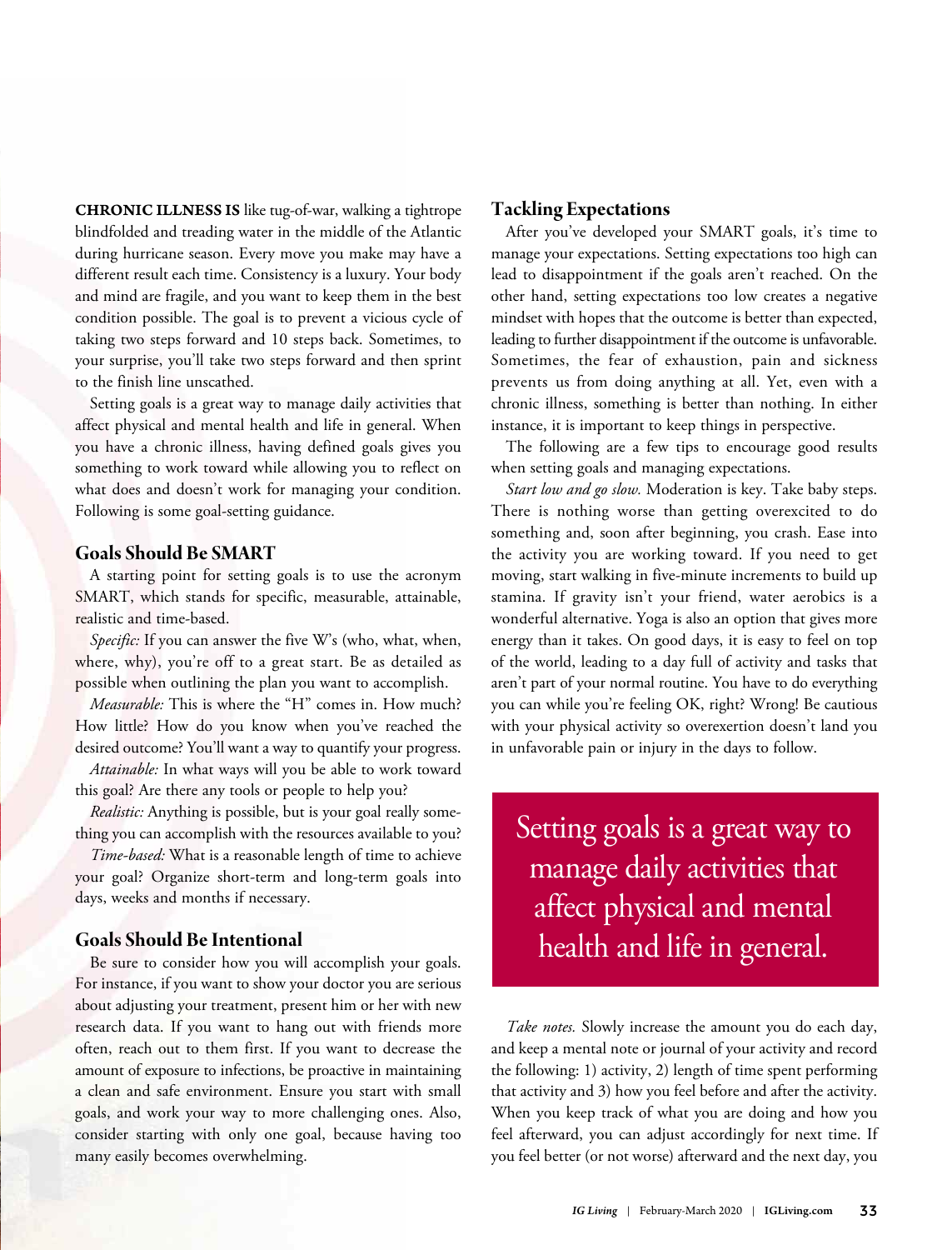should continue at that pace and make small increases in activity each day or week until you feel like you've reached your goal. If you feel worse afterward, take a break from the activity until you recover, and then try again with a little less effort to avoid overexerting yourself. It also helps to jot down any specifics such as weather, medications taken or tools needed for relief during and after your activity. You may not even have to modify your activity. You can change your environment to make it more comfortable whether it's moving from outdoor to indoor, taking breaks or going hands-free by using wireless devices. If you know your limitations, respect them. When in doubt, rest. You will save energy and reduce the physical and emotional stress of the crash-and-burn by listening to what your body and mind are asking of you.

*Beyond the physical.* Other ways to manage expectations extend beyond physical activity. These same concepts apply with learning, parenting and personal life. Learning issues such as trouble concentrating can be improved with brain games. Set a goal to play 15 minutes of brain games daily. If parenting is becoming a bit much, see if grandparents can take the kids every other weekend. In your personal life, let go of the need to always follow routines and check off long to-do lists. Consistency is great, but not if it isn't keeping you mentally intact. Create and follow your routine the best you can, but if you are unable to follow it exactly, do not be discouraged. Find a way to adapt to the change that has

# Setting expectations too high can lead to disappointment if the goals aren ' t reached.

occurred or move on to something else, expecting that you will still reach the desired outcome, just a little more slowly. Rest if you need it. For your mental and emotional health, take a day to dump your brain of all things stressful and focus on yourself. Do not clean, work or worry about anything that doesn't make you happy and relaxed. Mental health days are good for clarity and allow you to reset from the chaos of life.

### **What to Expect**

Managing expectations with a chronic illness is as easy as riding that indoor roller coaster when it's really dark. You have no idea where you are in space, you don't know what drop or turn is coming next and you don't know how long you have until the end. It can be frustrating when things don't happen the way you expected, or better yet, the way they were supposed to. Expectations shift based on many factors that you typically don't have control over. Some may find it easier not to have any expectations at all. Not having expectations relieves you of disappointment (and may save you a conniption fit or two). But, realistically, it's kind of difficult not to presume, assume or suppose, especially when it comes to your health. That being said, here are a few times when having defined expectations is absolutely necessary:

*1) Setting goals.* You should always have at least this one expectation when setting goals: Expect to reach your goals and/or learn from the process. Be SMART and have perseverance.

*2) Doctor appointments.* You should attend with the expectation that you will leave with answers, whether or not they are the answers you want. Expect your doctor to refer you to someone who can help if he or she is unable to do so. Have a checklist of things you need to discuss at each appointment. Place the most important and time-sensitive requests at the top of the list to ensure those things are completed before moving on to anything else, even if it means not addressing the less-important items on your list.

*3) Expect tomorrow.* You should always expect to see the next day. No, tomorrow is not promised, but you need something to look forward to. Remain positive given your situation, knowing that you have something to live for. Expect that tomorrow will be another chance to accomplish your goals and make the progress you may not have made today. Tomorrow is a new opportunity to experience an amazing life despite your illness.

## **Making HealthDecisions**

Expect there to be a reaction for every action and a consequence for every decision (good or bad). Proactively manage your expectations in order to make responsible decisions when it comes to your health. Do you remember being taught to think before you speak? Along with watching your words, you need to watch your actions. Think before you do. Assess how your activity or action you plan to take